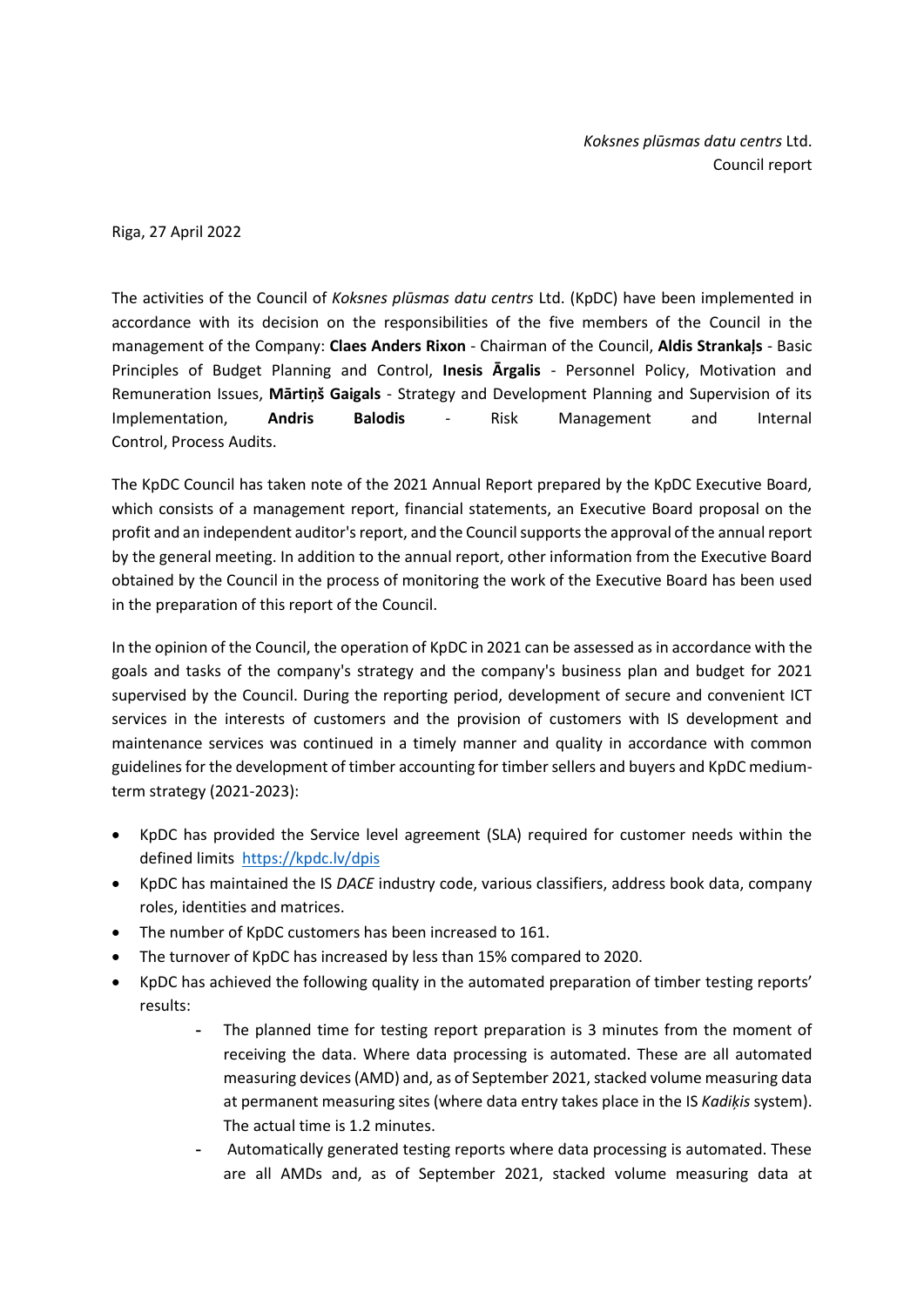permanent measuring sites where data entry takes place in the IS *Kadiķis* system: fact 98.3% by target 95%.

- Cancelled testing reports where the reason for cancellation may affect system operation. The target is no more than 0.2% of the total number of automatically generated testing reports. Fact 0.1%.
- KpDC has ensured the following performance in customer IS development and maintenance projects:

After the SLA, the average response time should be 19 h and the average execution time should be 94 h

- − The average response time is 13 h 24 m
	- Error, consultation, maintenance 8 h 36 m
	- Change request 26 h 42 m
- − The average execution time is 43 h 34 m
	- Error, consultation, maintenance 29 h 59 m
	- Change request 84 h 49 m
- − Total number of applications created 1390
	- Applications resolved 1334
	- Applications pending 56
- − 73% are resolved without contact with the customer
	- timely responded to 99% according to SLA policy
	- timely concluded 100% according to SLA policy
- As part of the development of the *DACE* data platform, KpDC has developed and offers the following functionality:
	- Reporting module. Possibility for customers to prepare summary reports in different sections.
	- Possibility to receive digital cargo accompanying documents in customer systems, including for the purpose of surveying.
- Within the framework of the KpDC project "*Group measurement automation possibilities*", which was organised as a cooperation project with *Meža nozares kompetences centrs* Ltd. (project No. 1.2.1.1/18/A/004), a stationary stacked volume and loose cargo measuring device prototype *KpDC Frame* has been developed, which allows one to remotely obtain a scalable 3D cargo model with a WEB application for camera data measurement and data transfer for the automatic preparation of measurement results.

The number of KpDC employees in 2021 was 8.

The operating result of KpDC in 2021 is a profit of  $\epsilon$  53820 [profit or loss statement of the annual report, p. 5], which is useful to be included in the retained earnings of previous years.

Based on the KpDC strategy and the main goals set, the KpDC budget and action plan for 2022 were prepared and started to be implemented in order to - in the conditions of high market uncertainty achieve the plans in the following directions during 2022:

- To certify the company in accordance with the requirements of the *ISO 27001* standard,
- To create functionality that includes the local installation of *StanForD 2010* files